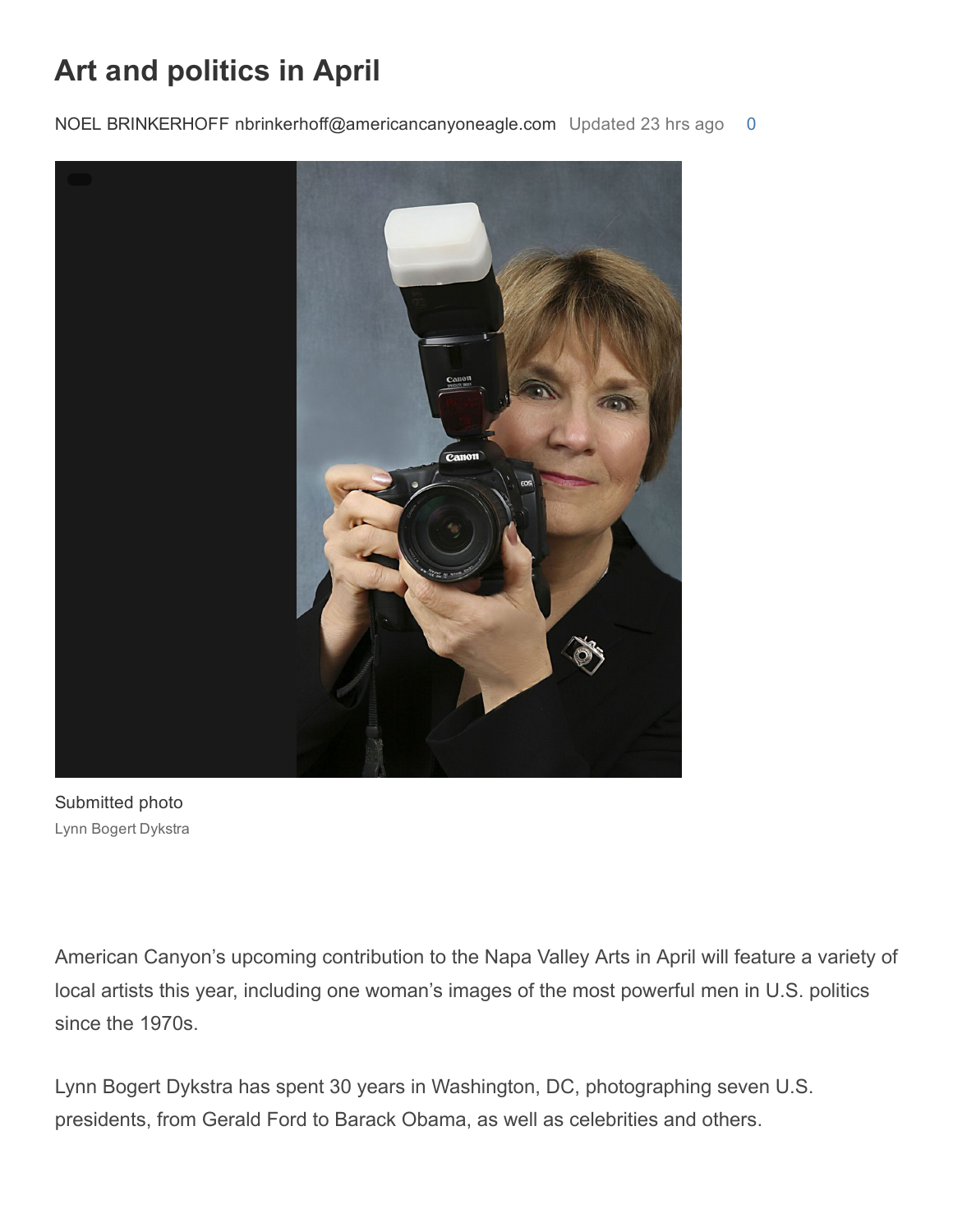On Saturday, Dykstra will attempt to condense her three decades of work into a 30-minute talk as the featured artist at the American Canyon Arts Foundation's 24th Annual Art Extravaganza, hosted by Jamieson Ranch Vineyards.

Her presentation, "The ART of Politics: A Photographer's Perspective," will consist of candid photographs taken of Ford, Jimmy Carter, Ronald Reagan, George H.W. Bush, Bill Clinton, George W. Bush and Obama at formal and informal events held in the nation's capital from 1986 to 2016.

Dykstra grew up in Calistoga, where she was only 7 years old when she bought her first camera, a \$4 Kodak Brownie box camera at the Dime & Dollar off Main Street. Having returned to Northern California to live, Dykstra still goes back to DC for work. She was there just last week to photograph the World Affairs Council's annual gala, a job that called for taking nearly 900 images.

She says her talk on Saturday will emphasize how much the climate in Washington has changed over the course of her long career.

"We really got along [back then]," said Dykstra on Tuesday afternoon during a preview of the show at Jamieson Ranch Vineyards. Comparing the bipartisan efforts then to the very partisan politics of today, she said: "We really did [get along], and I have the pictures to prove it."

Referring to the current presidential race, she added: "I was able to photograph in an era when we were civil, and right now it's not quite as civil as it used to be."

Her career has taken her to some of the most important events in American politics. These included presidential debates held in 1988, 1992 and 1996, as well as nearly a dozen political party conventions, both Republican and Democrat.

It was at these events that Dykstra got the chance to capture so many presidents on film, and now digitally.

"This finger," she said, proudly holding up her right index finger, "has done probably a million clicks [on a shutter release button]. "I have no arthritis."